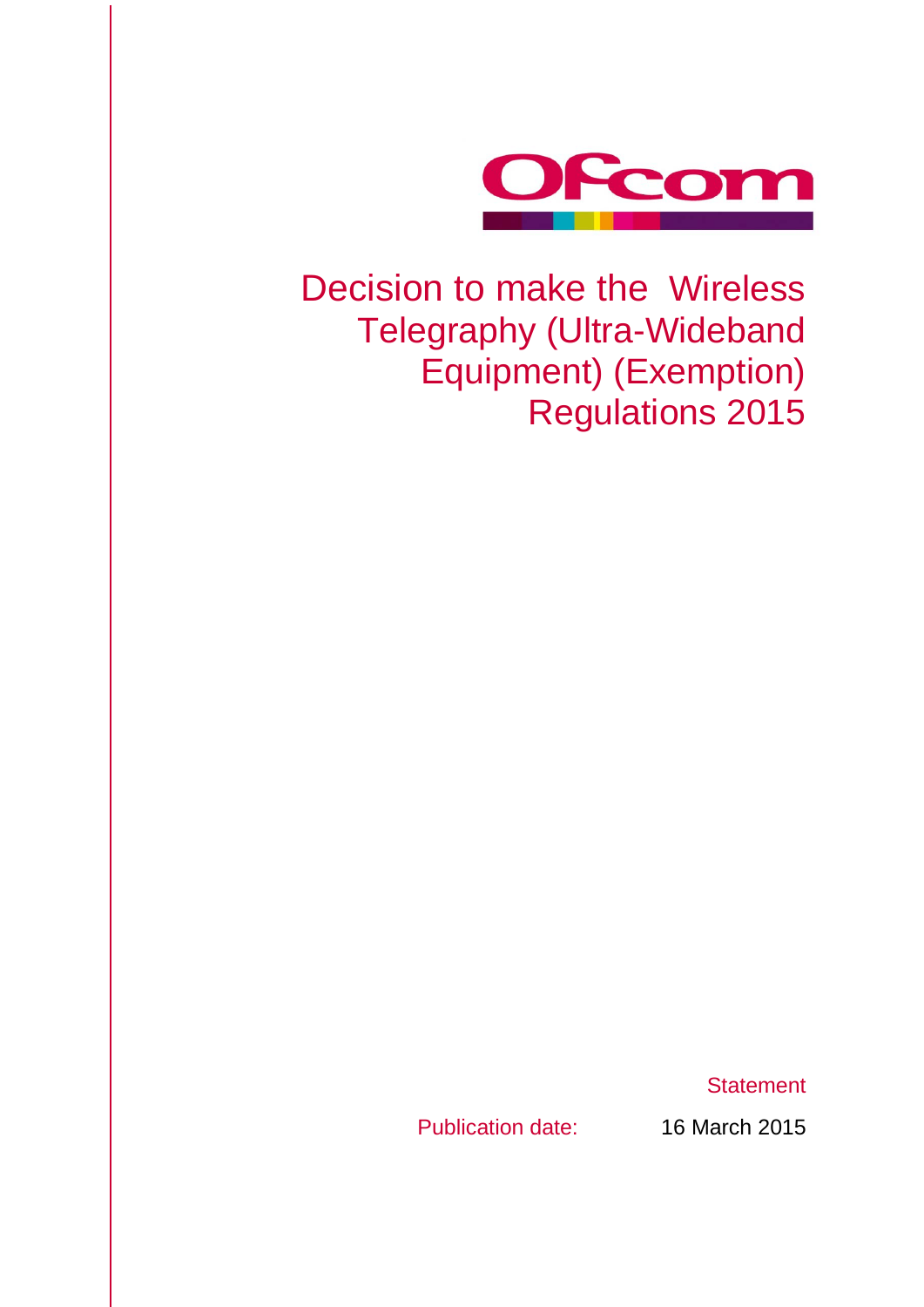# About this document

This document advises that Ofcom has gone ahead and made the Wireless Telegraphy (Ultra-Wideband Equipment) (Exemption) Regulations 2015. These amend the existing Wireless Telegraphy licence exemption criteria for Ultra-Wideband (UWB) devices. UWB Devices use very large bandwidth so are able to transmit high data rates over short distances but transmit at very low powers so not to interfere with other devices.

The regulations will implement a European Commission Decision on UWB devices that harmonises the technical parameters for equipment across all Member States. The regulations come into force on 25 March 2015.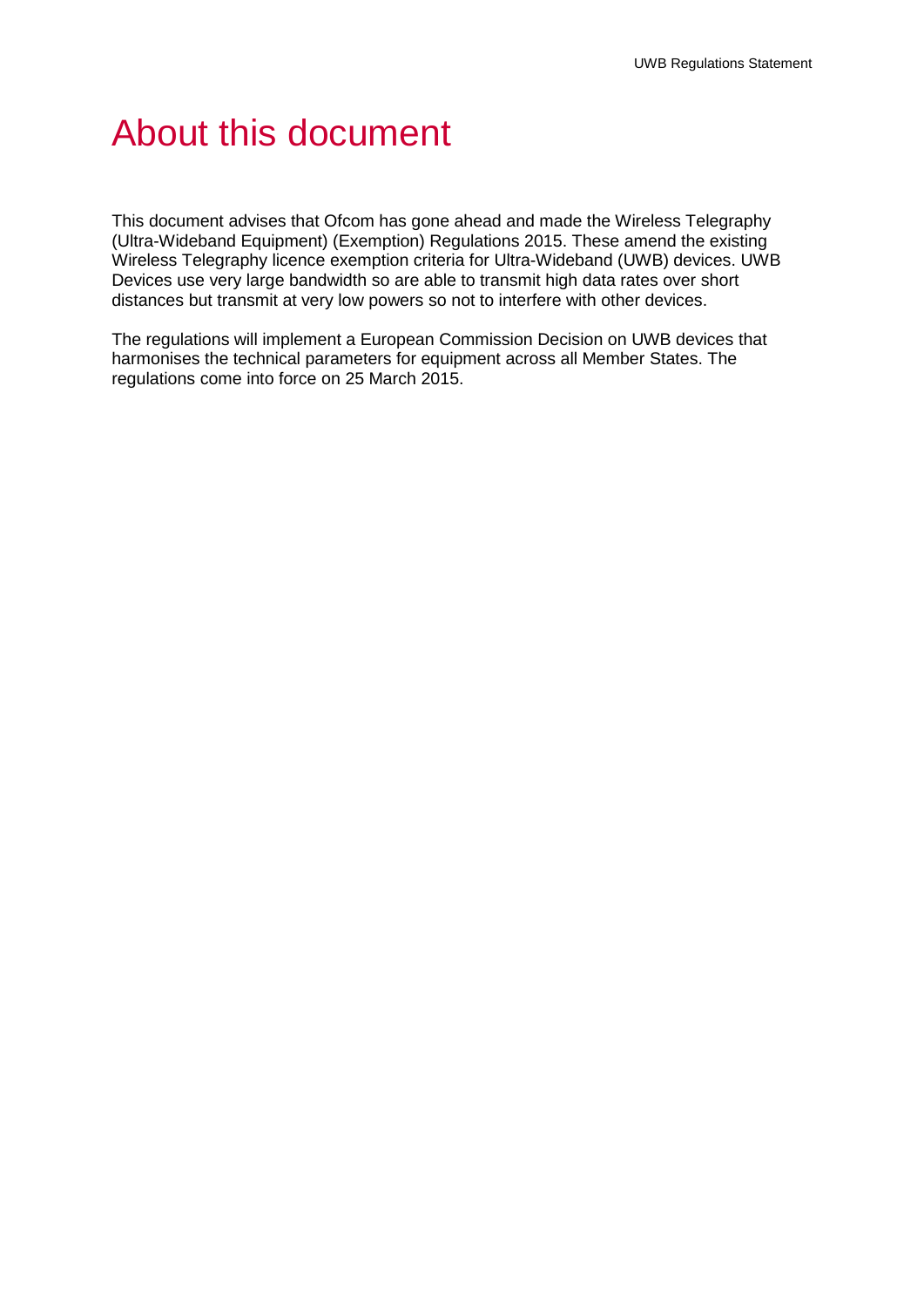# **Contents**

| <b>Section</b> |                          | Page |
|----------------|--------------------------|------|
| 1              | <b>Executive summary</b> | 1    |
| $\overline{2}$ | Background               | 3    |
| 3              | Responses to the Notice  | 6    |
| 4              | Scope of the regulations | 9    |
| Annex          |                          | Page |
| 1              | Respondents              | 11   |
|                |                          |      |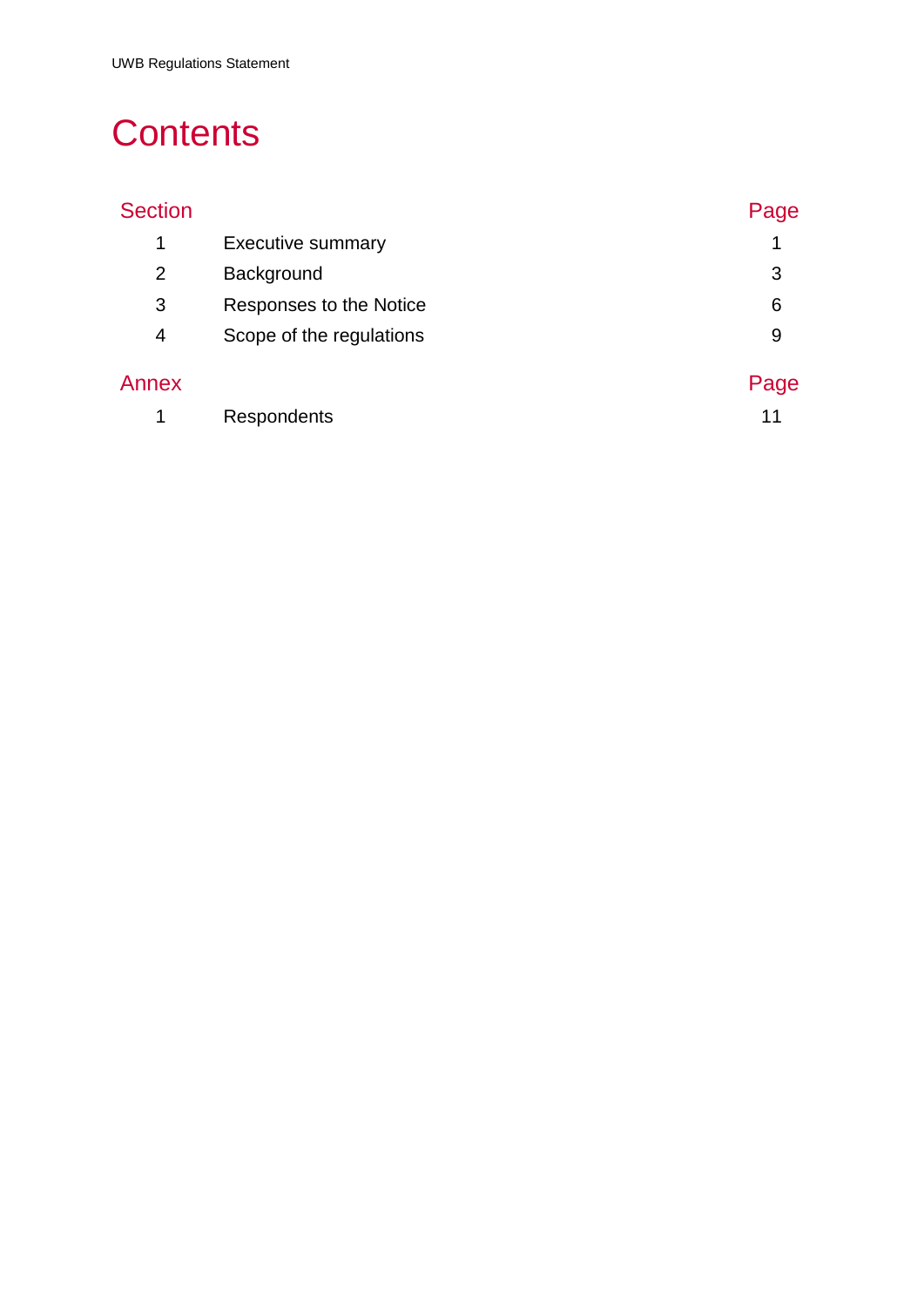# <span id="page-3-0"></span>**Executive summary**

- 1.1 This document confirms that after consultation Ofcom has made the Wireless Telegraphy (Ultra-Wideband Equipment) (Exemption) Regulations 2015 (the "UWB Regulations"). The UWB Regulations replace previous exemption criteria for UWB devices as set out in the Wireless Telegraphy (Ultra-Wideband Equipment) (Exemption) Regulations 2009 (the "2009 Regulations")<sup>[1](#page-3-1)</sup> and come into force on 25 March 2015.
- 1.2 The UWB Regulations implement the requirements of the European Commission Implementation Decision of 7 October 2014 (2014/702/EU) (the "UWB Amendment Decision") $<sup>2</sup>$  $<sup>2</sup>$  $<sup>2</sup>$ .</sup>
- 1.3 Ultra-wideband (UWB) is a generic term for technologies typically characterised by the emission of very low power radiation spread over a very large radio bandwidth. This is unlike other wireless systems, which use spectrum in discrete narrow frequency bands. UWB can transfer large amounts of data wirelessly over short distances, typically less than ten metres. Using mitigation techniques multiple pieces of UWB equipment are able to operate in the same area.
- 1.4 The UWB Amendment Decision amends Decision 2007/131/EC on allowing the use of the radio spectrum for equipment using ultra-wideband technology in a harmonised manner in the Community (the "UWB Decision")<sup>[3](#page-3-3)</sup>. All European Member States are required to implement the UWB Amendment Decision.
- 1.5 The UWB Regulations revoke the 2009 Regulations and the Wireless Telegraphy (Ultra-Wideband Equipment) (Exemption) (Amendment) Regulations  $2010<sup>4</sup>$  $2010<sup>4</sup>$  $2010<sup>4</sup>$  (the "Amending Regulations"), and make a new set of regulations. We believe that this will reduce the regulatory burden on stakeholders and simplify the legislation. If we had proposed to amend the 2009 Regulations, manufactures would have needed to refer to three sets of regulations in order to understand the technical parameters required for the UK. By revoking the 2009 Regulations and making a new Statutory Instrument, stakeholders will only need to consult one set of regulations.
- 1.6 The UWB Regulations replace the existing technical parameters for the establishment, installation or use of UWB devices and will enable new equipment to use UWB technology. For the purpose of this statement the word "use" in the context of UWB devices also includes establishing or installing such equipment. The changes introduced in the UWB Regulations:
	- permit the use of UWB equipment on Aircraft;
	- permit the use of UWB equipment in Location Tracking Systems;
	- in some frequency bands, allow enhanced permitted transmit power, provided the Low Duty Cycle (LDC) mitigation technique or the Detect and Avoid (DAA)

[http://www.legislation.gov.uk/uksi/2009/2517/pdfs/uksi\\_20092517\\_en.pdf](http://www.legislation.gov.uk/uksi/2009/2517/pdfs/uksi_20092517_en.pdf)  $\overline{1}$ 

<span id="page-3-2"></span><span id="page-3-1"></span><http://eur-lex.europa.eu/legal-content/EN/TXT/PDF/?uri=CELEX:32014D0702&from=EN>

<http://eur-lex.europa.eu/LexUriServ/LexUriServ.do?uri=OJ:L:2007:055:0033:0036:EN:PDF>

<span id="page-3-4"></span><span id="page-3-3"></span><http://www.legislation.gov.uk/uksi/2010/2761/made/data.pdf>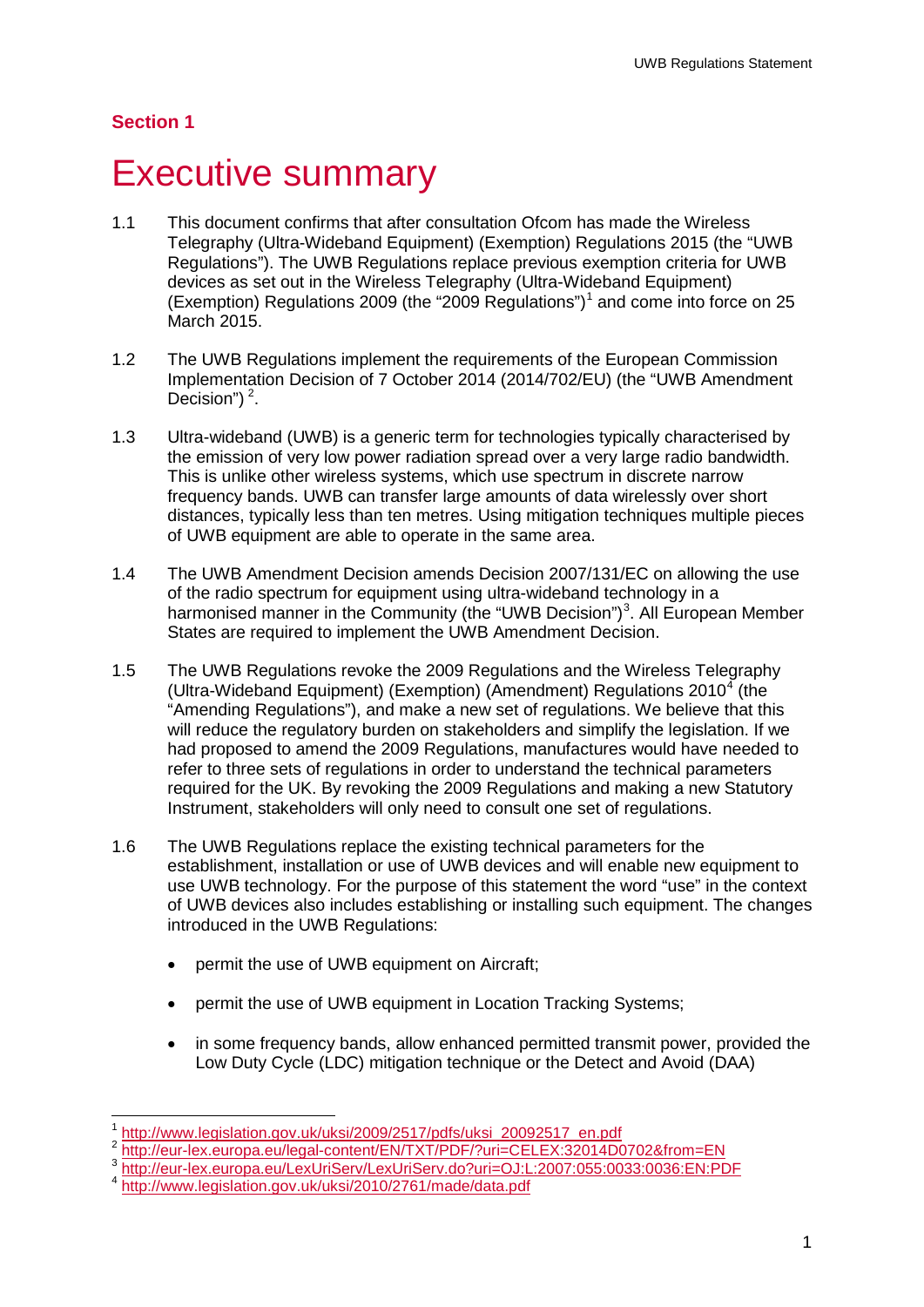mechanism are employed. These mitigation techniques are described in Section 3 of CEPT Report 4[5](#page-4-0)<sup>5</sup>;

- relax the limits for the use of material sensing devices (used to detect and take images of objects in walls such as pipes and wires); and
- Replaces the definitions of some terms defined previously in the 2009 Regulations and includes some new definitions.
- 1.7 Before deciding to make regulations, in accordance with the requirements of section 122(4) of the WT Act, we published the Notice setting out our proposals to make them. The Notice also contained a draft of the UWB Regulations and invited comments from stakeholders on the drafting of the regulations. We received 3 nonconfidential responses to the Notice. These mainly agreed with our proposals but did raise a number of additional comments.
- 1.8 We considered these comments in accordance with section 122(4)(c) of the WT Act. After doing so, and for the reasons set out in this document, we have decided to adopt the UWB Regulations with some amendments. The details of all the changes made to the draft regulations can be found in section 3. Copies of the Regulations can be obtained through the National Archives<sup>[6](#page-4-1)</sup>.

<sup>5</sup> <http://www.erodocdb.dk/Docs/doc98/official/pdf/CEPTREP045.PDF>  $\overline{a}$ 

<span id="page-4-1"></span><span id="page-4-0"></span><sup>&</sup>lt;sup>6</sup> A link to the online version can be found at<http://www.legislation.gov.uk/>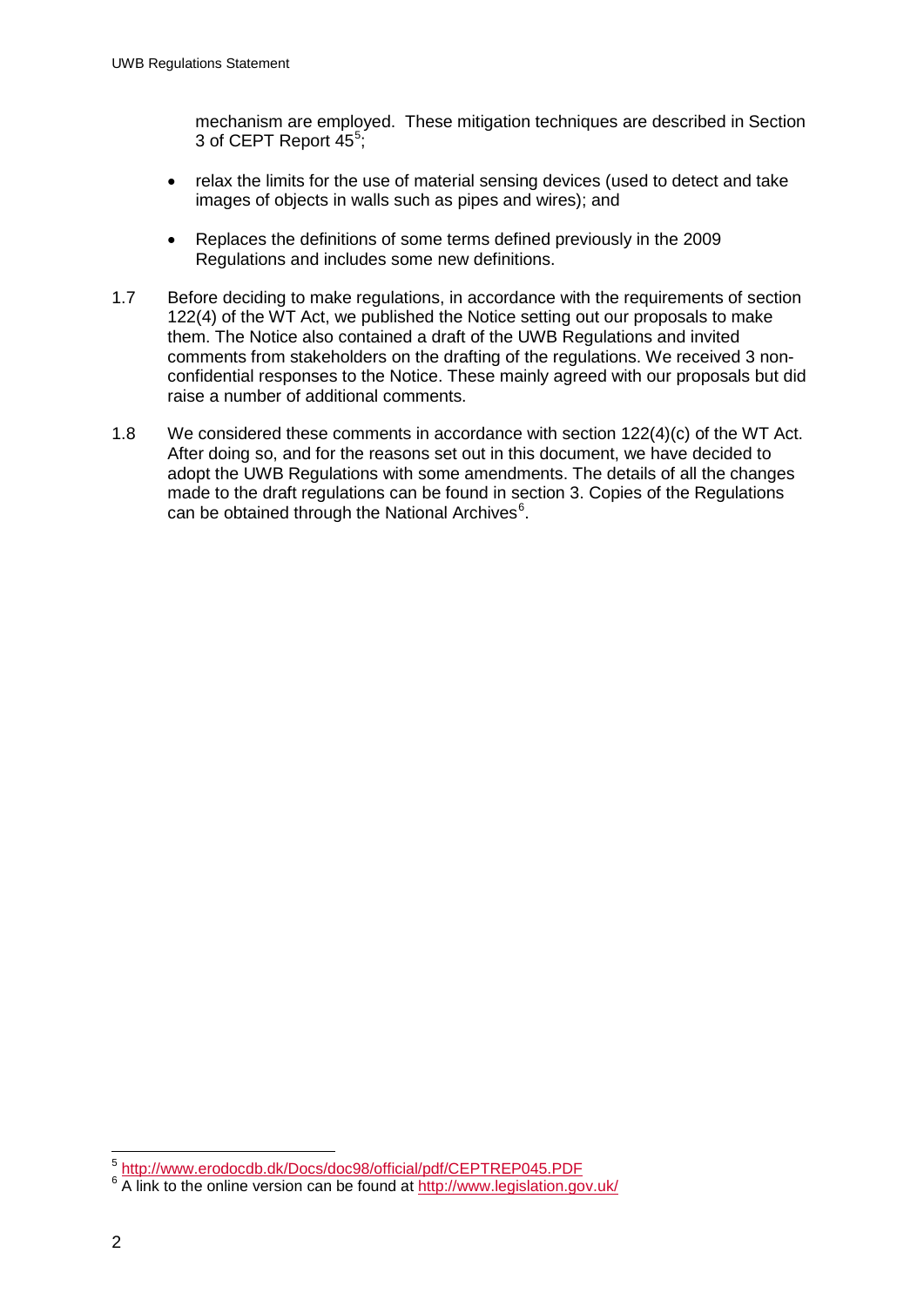# <span id="page-5-0"></span>**Background**

### **Regulatory Framework**

- 2.1 We are responsible for authorising civil use of the radio spectrum and achieve this by granting wireless telegraphy licences under the WT Act and by making regulations exempting users of particular equipment from the requirement to hold such a licence.
- 2.2 Under section 8(1) of the WT Act, it is an offence to install or use equipment to transmit without holding a licence granted by us unless the use of such equipment is exempted. We can exempt the installation or use of wireless telegraphy equipment by making Regulations under section 8(3) of the WT Act.
- 2.3 Under section 8(4) of the WT Act, we have to make regulations to exempt equipment if its installation or use is not likely to:
	- involve undue interference with wireless telegraphy;
	- have an adverse effect on technical quality of service;
	- lead to inefficient use of the part of the electromagnetic spectrum available for wireless telegraphy;
	- endanger safety of life;
	- prejudice the promotion of social, regional or territorial cohesion; or
	- prejudice the promotion of cultural and linguistic diversity and media pluralism.
- 2.4 In accordance with the requirements of section 8(3B) of the WT Act, the terms, provisions and limitations specified in the regulations must be:
	- objectively justifiable in relation to the wireless telegraphy stations or wireless telegraphy apparatus to which they relate;
	- not such as to discriminate unduly against particular persons or against a particular description of persons;
	- proportionate to what they are intended to achieve; and
	- transparent in relation to what they are intended to achieve.
- 2.5 Before making any regulations we are required by section 122(4) of the WT Act to give notice of our proposal to do so. Under section 122(5), the notice must state that we propose to make the regulations in question, set out their general effects, specify an address from which a copy of the proposed regulations or order may be obtained, and specify a time of at least one month before which any representations with respect to the proposal must be made to us.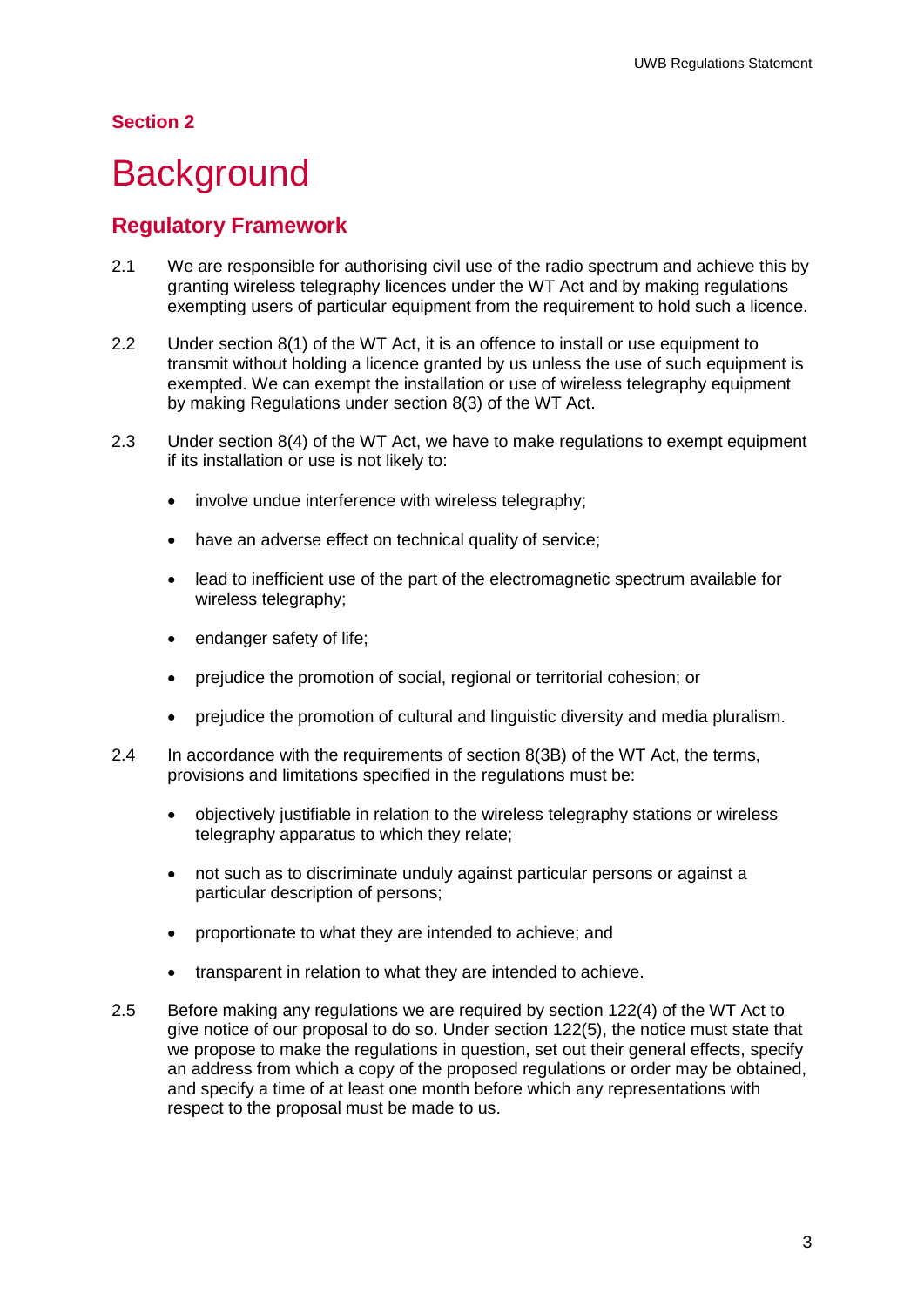# **Policy Background**

- 2.6 In February 2007 the European Commission harmonised, across the European Union (EU), the technical conditions for UWB equipment.<sup>[7](#page-6-0)</sup> This was in order to eliminate barriers to the uptake of UWB equipment and created a single market that would allow manufacturers to benefit from economies of scale and allow consumers and citizens to benefit from new technologies and cheaper prices.
- 2.7 To implement this into UK law we made the Wireless Telegraphy (Ultra-Wideband Equipment) (Exemption) Regulations 2007<sup>[8](#page-6-1)</sup>. These Regulations were amended on 17 August 2007 to correct an error<sup>[9](#page-6-2)</sup>.
- 2.8 Due to changes in technologies since the UWB Decision was adopted, the European Commission issued mandates to the European Conference of Postal and Telecommunications Administrations (CEPT), to undertake further compatibility studies of UWB technologies. This resulted in the European Commission amending the UWB Decision in 2009<sup>10</sup>.
- 2.9 This was implemented in the UK via the 2009 Regulations and the Amending Regulations in 2010.

## **European Commission Decision on UWB**

- 2.10 As part of the ongoing work on UWB the European Commission issued a Fifth Mandate, to CEPT on UWB technology, to clarify technical parameters in the light of a potential update to Decision 2007/131/EC.
- 2.11 In response to this, CEPT Report 45 was produced and approved on 21 June 2013. CEPT advised the European Commission to take a more streamlined approach on subsequent amendments of the UWB Decision, taking into account the description of mitigation techniques with all the relevant detailed parameters within the harmonised European standards developed by the European Telecommunications Standards Institute (ETSI).
- 2.12 CEPT Report 45 also clarified the technical conditions under which specific mitigation techniques enable UWB equipment to be operated with higher transmission powers, while offering equivalent protection for existing UWB limits on generic use, automotive and railway vehicles use and location-tracking equipment.
- 2.13 Based on CEPT Report 45, the European Commission decided to change the UWB Decision by making the UWB Amendment Decision.<sup>[11](#page-6-4)</sup> All European Member States are required to implement the UWB Amendment Decision.

## **Statutory Notice**

2.14 Under sections 122(4) to (6) of the WT Act, we are required to publish a notice of any proposal to make regulations. The notice must state that Ofcom proposes to make the regulations in question, must set out their general effect, say where a copy may

<span id="page-6-0"></span><sup>&</sup>lt;sup>7</sup> <http://www.erodocdb.dk/docs/doc98/official/pdf/2007131EC.pdf><br><sup>8</sup> http://www.legislation.gov.uk/uksi/2007/2084/made/data.pdf  $\overline{a}$ 

<span id="page-6-3"></span><span id="page-6-2"></span><span id="page-6-1"></span><sup>8</sup> http://www.iegislation.gov.uk/uksi/2007/2440/made/data.pdf<br>10 <http://www.legislation.gov.uk/uksi/2007/2440/made/data.pdf><br>10 http://www.erodocdb.dk/Docs/doc98/official/pdf/2009343EC.PDF

<span id="page-6-4"></span><sup>11</sup> <http://eur-lex.europa.eu/legal-content/EN/TXT/PDF/?uri=CELEX:32014D0702&from=EN>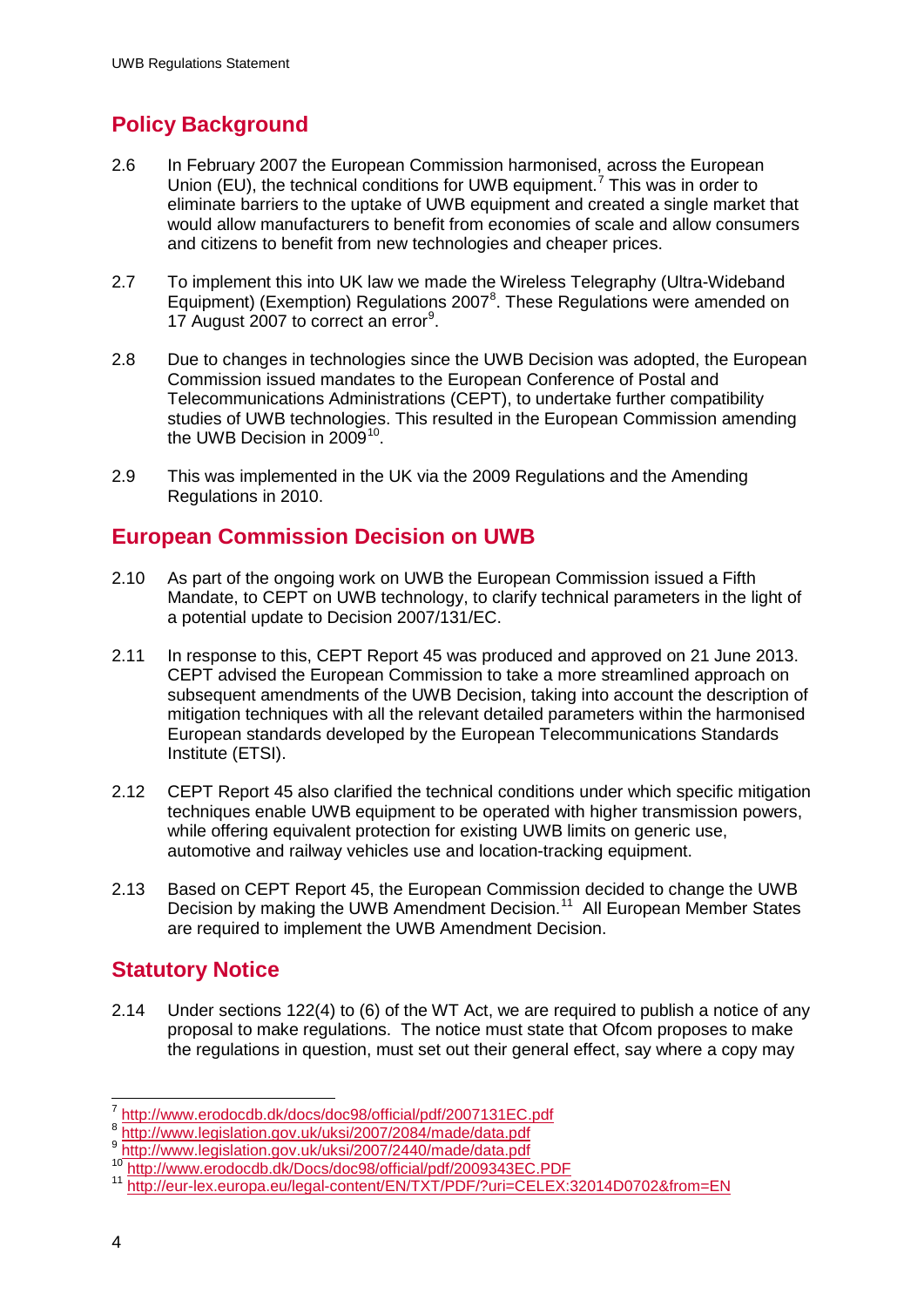be obtained and give any person or party an opportunity to make representations about them.

- 2.15 We published the Notice, meeting the statutory requirements, on 17 December 2014. The Notice included a copy of the UWB Regulations. The Notice gave any person or party who wished to do so until 20 January 2015 to make representations.
- 2.16 The Notice proposed to revoke and replace the conditions in the 2009 Regulations (setting out the existing technical parameters for the establishment, installation or use of UWB equipment) with the UWB Regulations which in addition would:
	- permit the use of UWB equipment on Aircraft;
	- permit the use of UWB equipment in Location Tracking Systems;
	- in some frequency bands, allow enhanced permitted transmit power, provided the Low Duty Cycle (LDC) mitigation technique or the Detect and Avoid (DAA) mechanism are employed. These mitigation techniques are described in Section 3 of CEPT Report  $45^{12}$  $45^{12}$  $45^{12}$ ;
	- relax the limits for the use of material sensing devices (used to detect and take images of objects in walls such as pipes and wires); and
	- replace the definitions of some terms defined previously in the 2009 Regulations and include some new definitions.
- 2.17 We received three non-confidential responses to the Notice which agreed with our proposals but did raise additional comments. These have been addressed and resulted in some changes to the Proposed Order. These are detailed in the next section of this document along with our response

<span id="page-7-0"></span><sup>&</sup>lt;sup>12</sup> <http://www.erodocdb.dk/Docs/doc98/official/pdf/CEPTREP045.PDF>  $\overline{a}$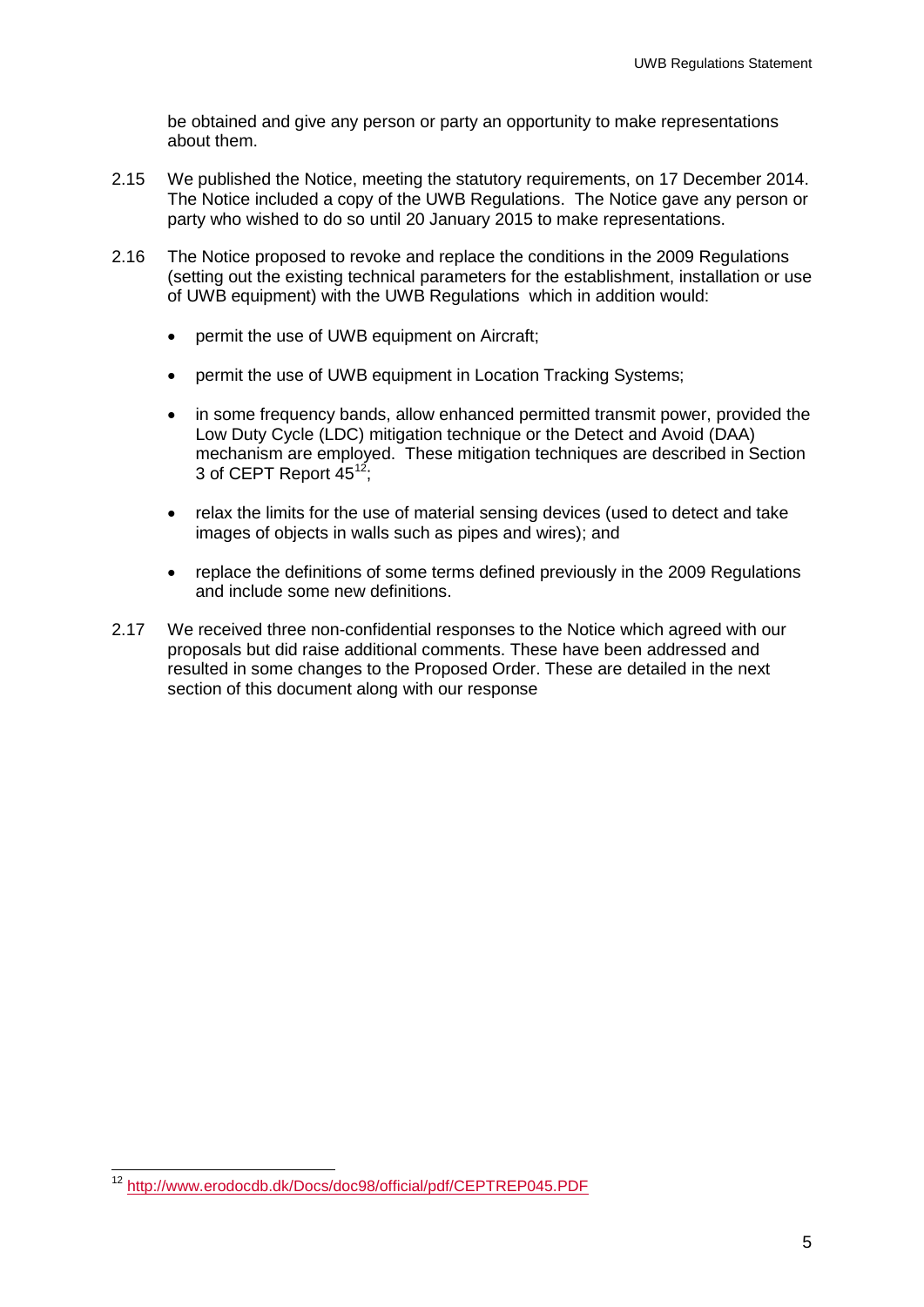# <span id="page-8-0"></span>**Responses to the Notice**

### **Introduction**

- 3.1 This section outlines the comments that we received to the Notice and our response to these. We also outline some further amendments that have been made.
- 3.2 We received 3 non-confidential responses. The responses are published in full on our website<sup>[13](#page-8-1)</sup>. Following consideration of the responses as outlined below, we have decided to proceed with our proposal to make the regulations subject to some changes.

### **Stakeholders' responses to the Notice and Ofcom's response**

- 3.3 One respondent asked for the emission limits for building materials detection and analysis (Sections 5.1 and 5.2 of the Annex to the UWB Amendment Decision and Regulations 23 and 24 of the proposed regulations) below 1.73 GHz be aligned with those below <1.6 GHz 90 dBm/MHz in accordance with other categories.
- 3.4 The limits set out in the proposed regulations were as described in the UWB Amendment Decision. These limits were set as a result of technical work carried out in CEPT. Ofcom is required to implement the emission limits as set out in the UWB Amendment Decision and our decision is therefore to make the UWB Regulations in line with the UWB Amendment Decision and not to change the emission limits.
- 3.5 NATS raised a couple of issues in relation to the drafting. NATS highlighted a possible error in the presentation of the Annex Table of the UWB Amendment Decision. In Section 4 (Row – 6.6752 < f < 8.5 GHz) they highlighted that footnotes 9 and 10 as referenced under 'mitigation techniques', stipulate more stringent maximum power spectral density levels within this band than stated in the main table row.. NATS believed this possible error has been reflected in Proposed Regulation 18 and therefore suggested a review of Proposed Regulation 18 is considered and amended as necessary.
- 3.6 They also advised that the Proposed Regulation 17(4) did not reflect the intention of the Proposed Regulation and may be a consequence of the possible issues within Proposed Regulation 18, as described above. As written, NATS believed "17 (4) The ultra-wideband equipment must - (a) ...; OR (b) ...." could be interpreted as permitting equipment transmissions levels without restriction below 6.0 GHz and above 7.9 GHz. With reference to the potential issues within Proposed Regulation 18, NATS suggested a review of Proposed Regulation 17(4) is considered and amended as necessary.
- 3.7 Having reviewed the UWB Amendment Decision and our proposed regulations we have decided to make a number of changes when making the UWB Regulations.
- 3.8 Regarding Regulation 18 we have decided that there is no need to amend the substance of the text implementing footnotes 9 and 10. Ofcom's understanding is that the more stringent limits are intentional above 1000m. The UWB Amendment Decision was based on analysis undertaken in CEPT ECC. When operating on the

<span id="page-8-1"></span><sup>&</sup>lt;sup>13</sup> <http://stakeholders.ofcom.org.uk/consultations/uwb-regulations/?showResponses=true>  $\overline{a}$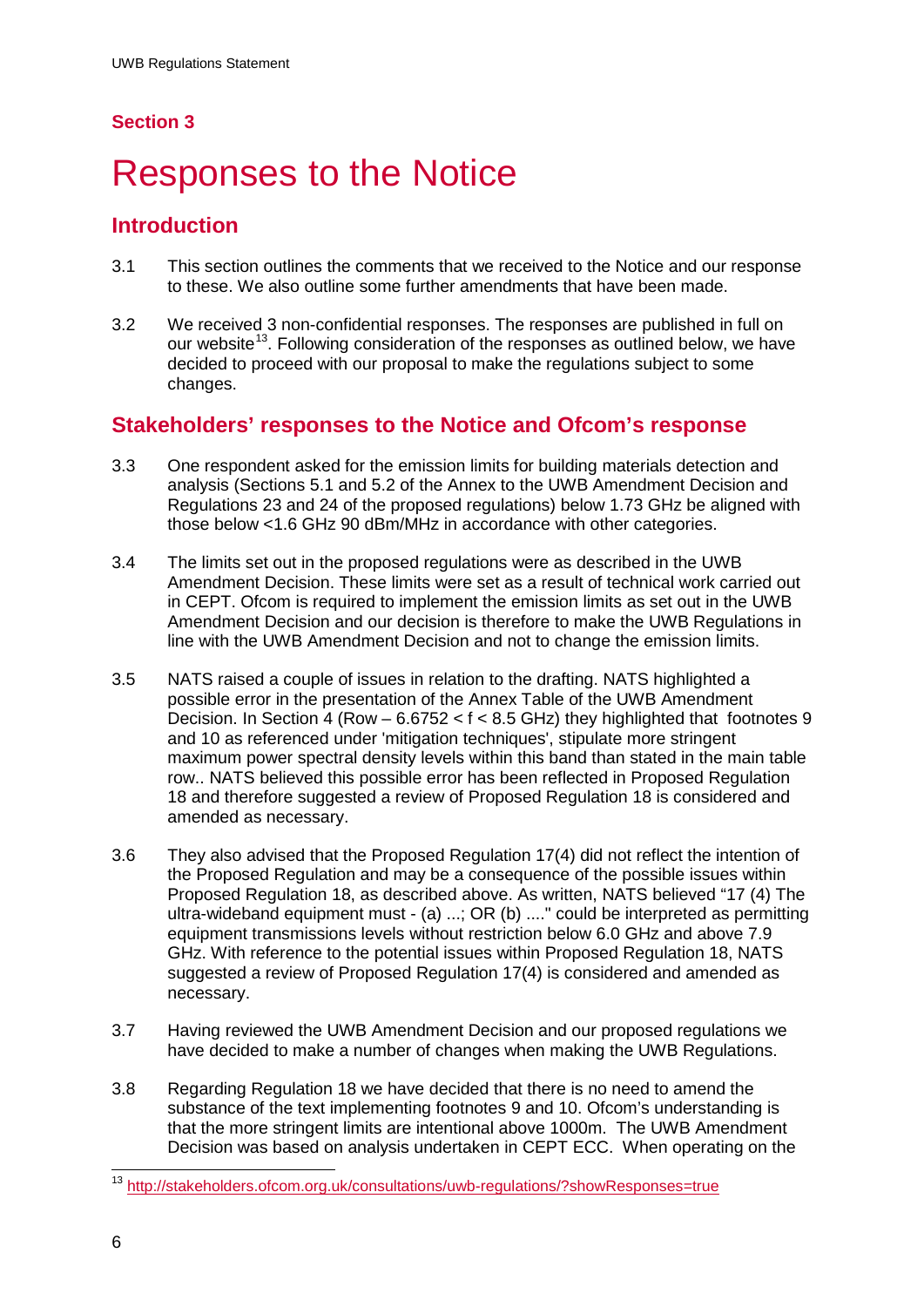ground, clutter is assumed to reduce the chance of interference. Once in line of sight, there is a larger chance of interference occurring. This likelihood decreases with greater altitude thereafter. For this reason we believe that the footnotes are correctly implemented in the UWB Regulations

- 3.9 In relation to the comments made concerning Regulation 17(4) we have amended the structure and drafting in part 5in order to make it clear that equipment transmission levels without restriction are not allowed below 6.650 GHz and above 7.9 GHz.
- 3.10 Mr Gilliver disagreed with our drafting of the Proposed Regulations and highlighted that a clear and easy to understand table has been converted into a very lengthy and impenetrable set of sections. He did agree that this was consistent with previous regulations however he noted it reinforces Ofcom's reputation of stuffiness. Mr Gilliver suggested that Regulation 7 in particular could be shortened. He also suggested a number of changes to the definitions set out in the regulations including "e.i.r.p.", "equivalent transmission level", "Location tracking systems type 1", "material sensing devices" and "onboard aircraft". In section 5 (3), Mr Gilliver advises that the term "undue" needs either removal or definition.
- 3.11 As we acknowledged in our Notice, we recognise that following a similar format to the previous UWB Regulations and not using tables has led to a lengthy document, but our view remains that this format will make the requirements clearer for all stakeholders. When making legislation the obligations imposed on stakeholders must be clearly defined and unambiguous and our view is that the format of the UWB Regulations enables this.
- 3.12 Regarding Regulation 7, we have amended it by defining harmonised standard in Regulation 3 and removing the unnecessary detail from Regulation 7. This has led us to make some further additional minor drafting changes throughout the regulations to reflect this change.
- 3.13 As a result of Mr Gilliver's comments on the definitions we have reviewed all the definitions and have made the following changes: We have added definitions of "horizontal plane" and "ETSI", removed the definitions of "onboard aircraft" and "shielded portholes" and amended the definitions for "listen before talk", "maximum mean power spectral density" and "peak power". , In respect of those definitions we have not amended, we are satisfied that these terms are already defined in European legislation and other technical documents and we do not believe that we should deviate from them. The definitions set out in European legislation ensure consistency across Member States. In regards to the term "undue" we do not believe that it needs to be defined here as it is already set out in the WT Act.
- 3.14 Mr Gilliver and NATS highlighted some minor editorial errors in drafting. Mr Gilliver advised that in 7 (a) and (b), and subsequent sections, "is" should be "are". NATS advised that the text "[x]dBm" should be replaced with"[x]dBm/MHz in a number of areas along with a number of other changes.
- 3.15 We would like to thank Mr Gilliver and NATS for highlighting these issues. We have corrected the errors identified by NATS. As mentioned above, we have made a number of changes to Regulation 7 and no longer use the word "is" in 7(a) or (b).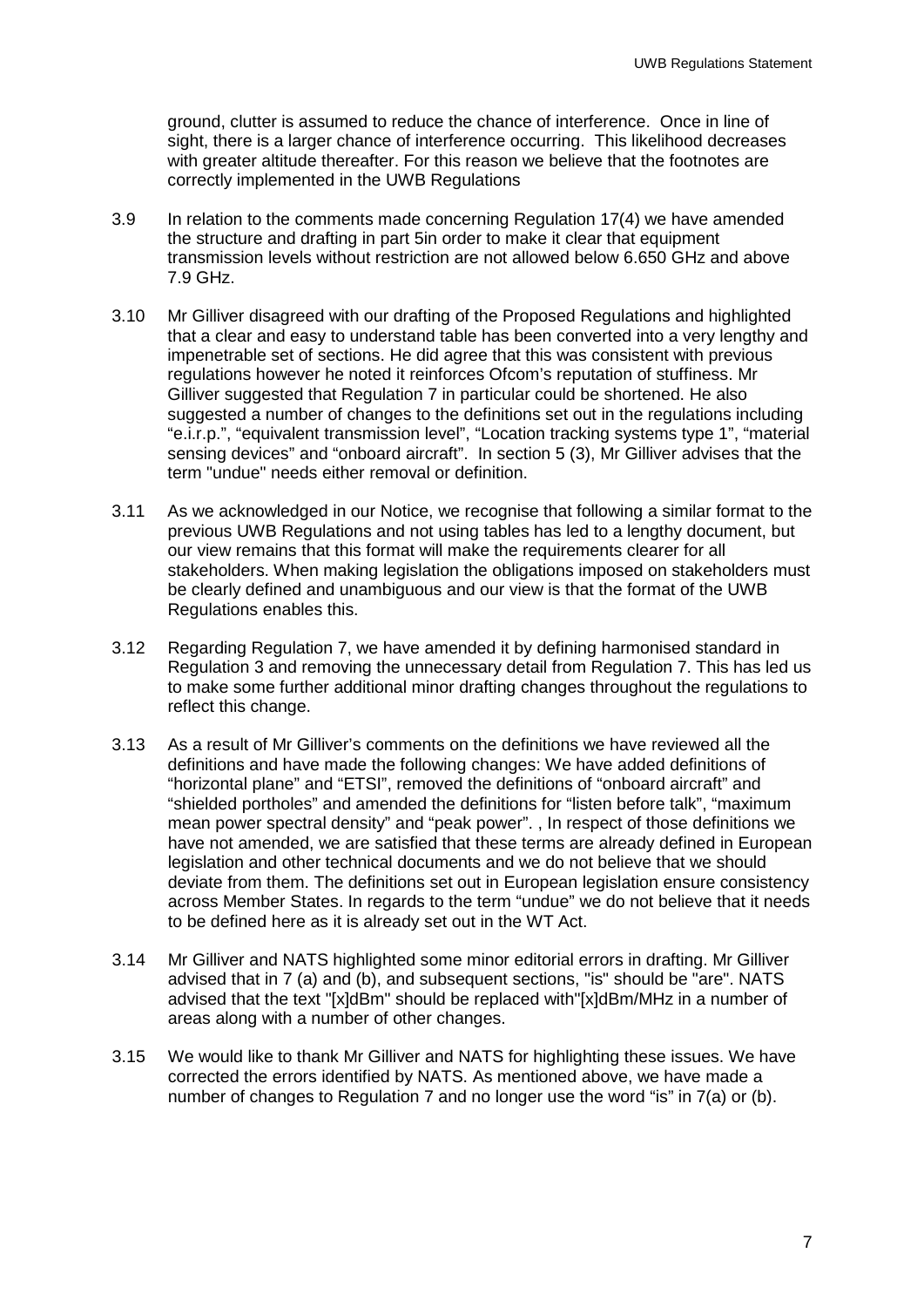## **Further Editorial Changes to the Proposed Order**

- 3.16 When drafting the Proposed Regulations we became aware of a potential typographical error in the UWB Amendment Decision. In section 5.2(2) of the Annex, reference is made to a "representative wall" as defined in EN 302 498-2. We believed that the reference should read "EN 302 498-1 as there is no reference to "representative wall" in the part 2 of the ETSI standard and this was reflected in the proposed regulations.
- 3.17 We raised this with the European Commission and they confirmed that the correct approach is to delete the reference to EN302 498-2 altogether when implementing the UWB Amendment Decision. Therefore we have amended proposed regulation 26(4) to take out the reference to EN 302 498-1.
- 3.18 When we reviewed Part 5 of the proposed regulations as a result of NATS comments, we recognised that Regulation 17(1)(b) needed to be clarified to make it clear that it applies where an aircraft is situated in, as well as flying over, the British Islands and the territorial waters adjacent thereto. Therefore, we have made necessary drafting changes to Regulation 17 to reflect this.
- 3.19 When reviewing the proposed regulations following stakeholder comments, we also became aware of a number of typographical errors and drafting improvements that needed to be made to the UWB Regulations. We have not set out the detail of all of these changes here as we do not believe that they change the substance of the Regulations.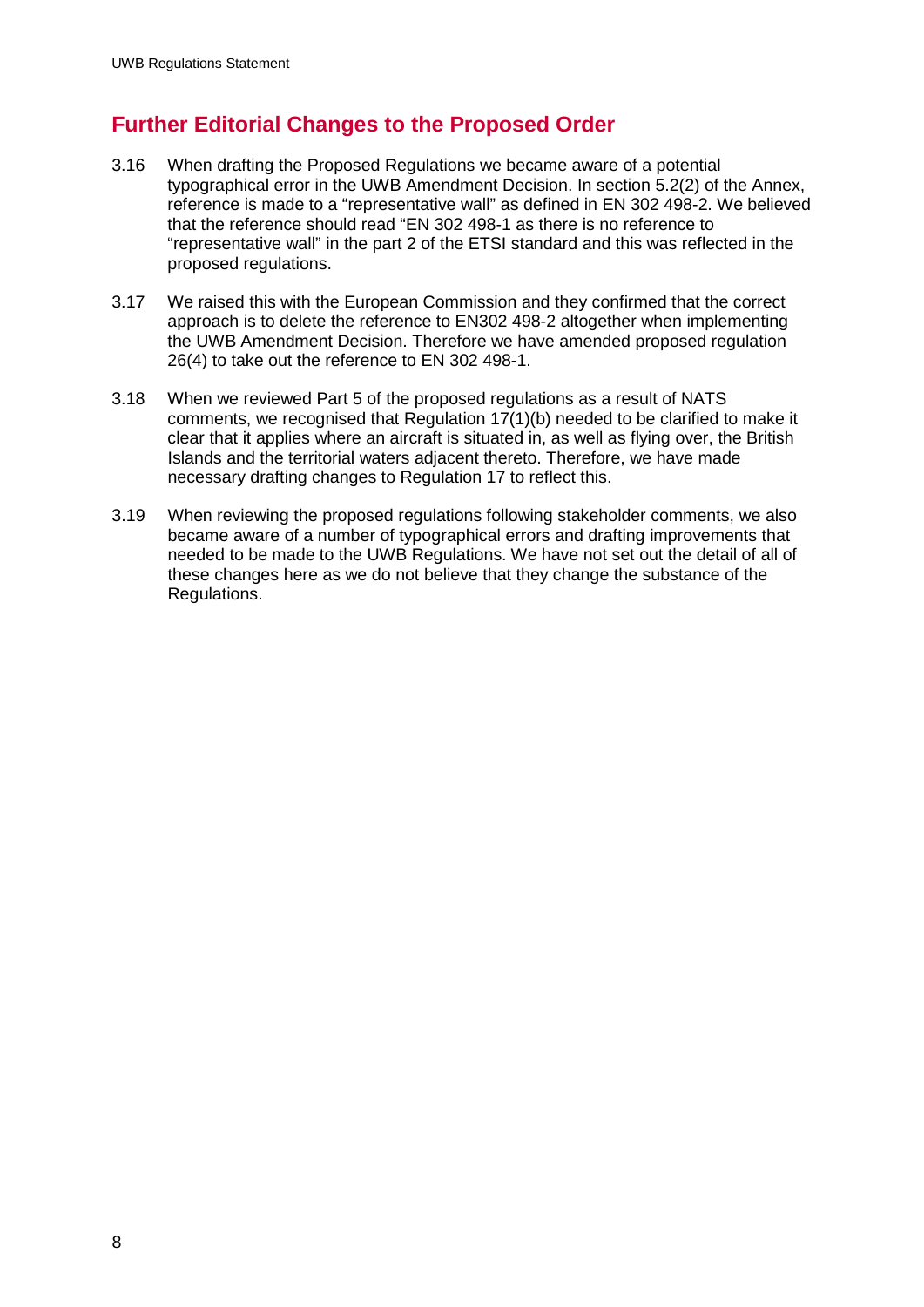# <span id="page-11-0"></span>Scope of the regulations

4.1 This section describes the final scope of the UWB Regulations. On 9 March 2015 Ofcom made the UWB Regulations as proposed, subject to the changes described in section 3 above. The Amendment Order comes into force on 25 March 2015. They are summarised below.

#### **Extent of application**

4.2 The Regulations apply to the United Kingdom, the Channel Islands and the Isle of Man.

#### **Final scope of the Limitations Order**

- 4.3 Regulation 1 sets out the date when the UWB Regulations will come into force.
- 4.4 Regulation 2 revokes the 2009 Regulations and the Amending Regulations.
- 4.5 Regulation 3 sets out the meaning of defined terms used in the UWB Regulations. Regulation 3 includes replacement definitions of some terms defined previously in the 2009 Regulations (including "e.i.r.p" and "peak power") and some new definitions (including "maximum mean power spectral density" and "total radiated power spectral density").
- 4.6 Part 2 sets out the technical provisions for the use of generic UWB equipment:
	- 4.6.1 Regulation 5 sets out the restrictions in use including use outdoors providing it is not at a fixed location.
	- 4.6.2 Regulation 6 sets out the transmission limits.
	- 4.6.3 Regulation 7 provides information on appropriate mitigation techniques.
- 4.7 Part 3 sets out the technical provisions for the use of location tracking system UWB devices.
	- 4.7.1 Regulation 9 states the terms and limitations of the exemption.
	- 4.7.2 Regulation 10 sets out the transmission limits.
	- 4.7.3 Regulation 11 provides information on an appropriate mitigation technique.
- 4.8 Part 4 sets out the technical provisions for the use of UWB used in automotive and railway vehicles.
	- 4.8.1 Regulation 13 states the terms and limitations of the exemption.
	- 4.8.2 Regulation 14 sets out the transmission limits.
	- 4.8.3 Regulation 15 provides information on appropriate mitigation techniques.
- 4.9 Part 5 sets out the technical provisions for the use of UWB used onboard aircraft.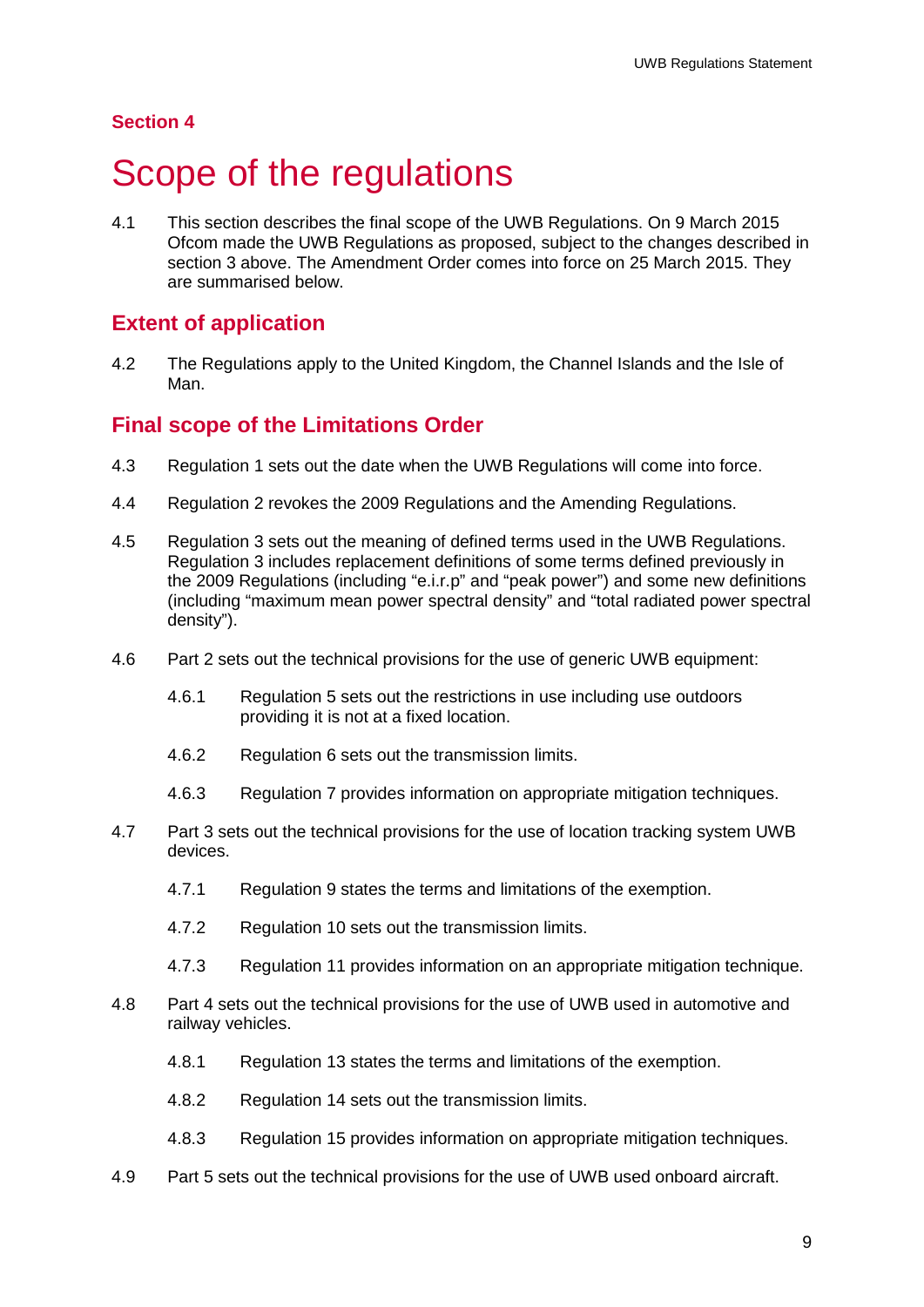- 4.9.1 Regulation 17 states the terms and limitations of the exemption.
- 4.9.2 Regulation 18 sets out the transmission limits.
- 4.9.3 Regulation 19 sets out emission requirements for the frequency band 7.25 GHz to 7.75 GHz.
- 4.9.4 Regulation 20 sets out an alternative emission requirement for the frequency band 7.25 GHz to 7.75 GHz.
- 4.9.5 Regulation 21 sets out emission requirements for the frequency band 7.75 GHz to 7.9 GHz.
- 4.9.6 Regulation 22 sets out an alternative emission requirement for the frequency band 7.75 GHz to 7.9 GHz.
- 4.9.7 Regulation 23 provides information on appropriate mitigation techniques.
- 4.10 Part 6 sets out the technical provisions for the use of UWB material sensing devices.
	- 4.10.1 Regulations 25 and 26 state the terms and limitations of the exemption.
	- 4.10.2 Regulation 27 sets out the transmission limits for fixed installations.
	- 4.10.3 Regulation 28 sets out the transmission limits for non-fixed installations.
- 4.11 Part 7 sets out the technical provisions for the use of UWB building material analysis devices.
	- 4.11.1 Regulation 30 states the terms and limitations of the exemption including provisions that the equipment is operated manually with a non-locking switch and only in close proximity to the material being analysed.
	- 4.11.2 Regulation 31 sets out the transmission limits.